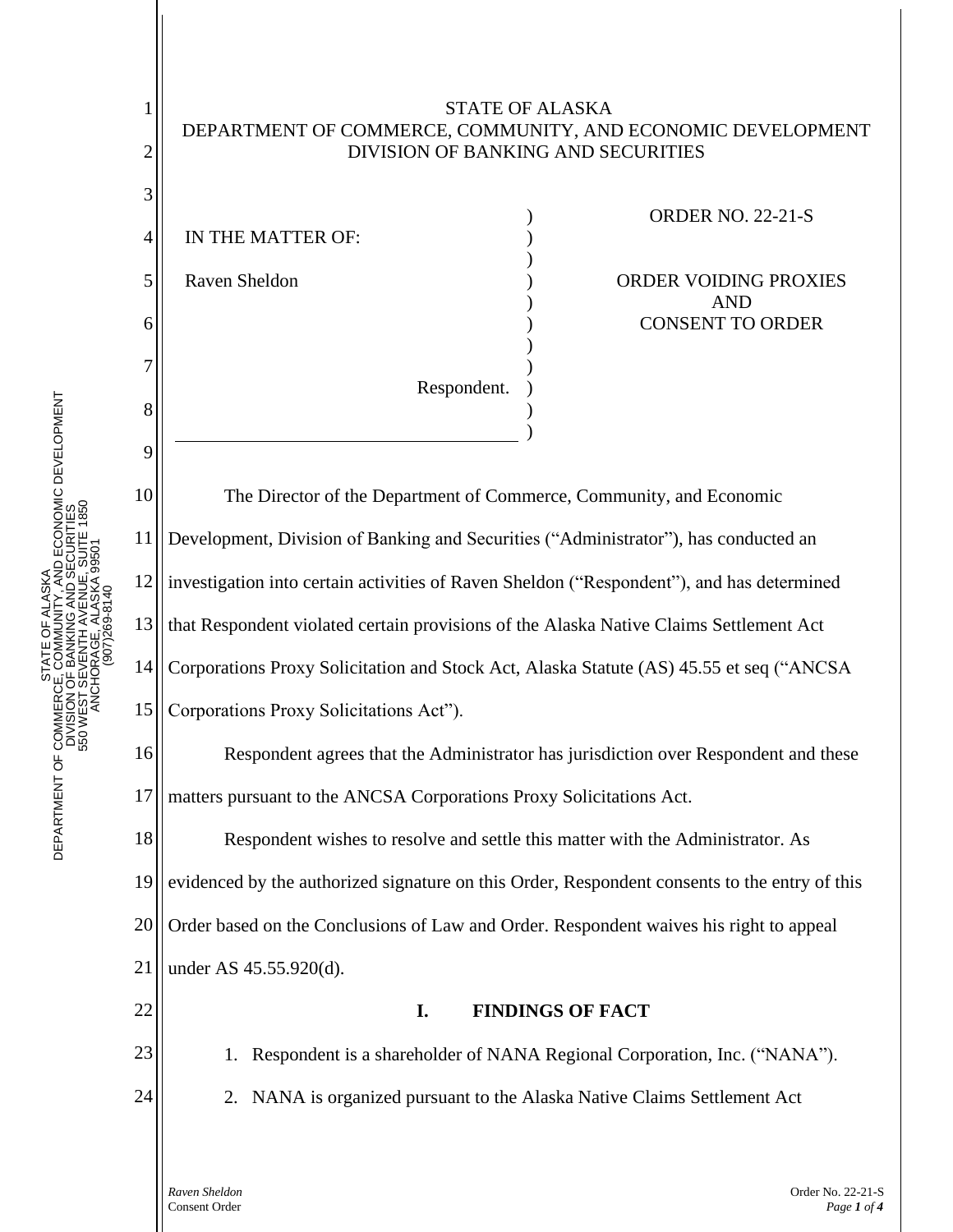STATE OF ALASK DEPARTMENT OF COMMERCE, COMMUNITY, AND ECONOMIC DEVELOPMENT DIVISION OF BANKING AND SECURITI 550 WEST SEVENTH AVENUE, SUITE 1850 ANCHORAGE, ALASKA 995 PHONE: (907) 269-8140 STATE OF ALASKA DEPARTMENT OF COMMERCE, COMMUNITY, AND ECONOMIC DEVELOPMENT DIVISION OF BANKING AND SECURITIES 550 WEST SEVENTH AVENUE, SUITE 1850 ANCHORAGE, ALASKA 99501 (907)269-8140 7

8

12

20

1 ("ANCSA"), 43 U.S.C. 1601 et seq.

2 3 3. NANA has certified to the Administrator that it has more than 500 shareholders and total assets exceeding \$1,000,000.

4 5 6 4. On or about November 23, 2021, the Village of Selawick nominated Respondent as candidate for NANA's Board of Directors. Since that date, Respondent maintained a Facebook page entitled "Vote Raven", where he posted proxy solicitations.

5. Respondent did not file his disclosures or his proxy solicitations with the Administrator.

9 10 11 6. On March 22, 2022, Respondent filed disclosures with the Administrator for the first time. Respondent was initially unfamiliar with the regulations governing proxy solicitations, but is now cooperating with the Administrator in complying with them.

## **II. CONCLUSIONS OF LAW**

13 14 1. Respondent is subject to the filing requirements of AS 45.55.139 because he is a shareholder of NANA and NANA is subject to the filing requirements.

15 16 17 2. Respondent violated AS 45.55.139 and 3 AAC 08.312 by posting material relating to proxy solicitation on his Facebook page without also filing those materials with the Administrator.

18 19 3. Respondent violated 3 AAC 08.355 by failing to file required disclosures with the Administrator.

## **III. ORDER**

21 22 Pursuant to AS 45.55.920, and on the basis of the Findings of Fact and Conclusions of Law, the Administrator ORDERS:

23 1. Respondent to comply with all provisions of the ANCSA Corporations Proxy

24 Solicitation and Stock Act and associated regulations.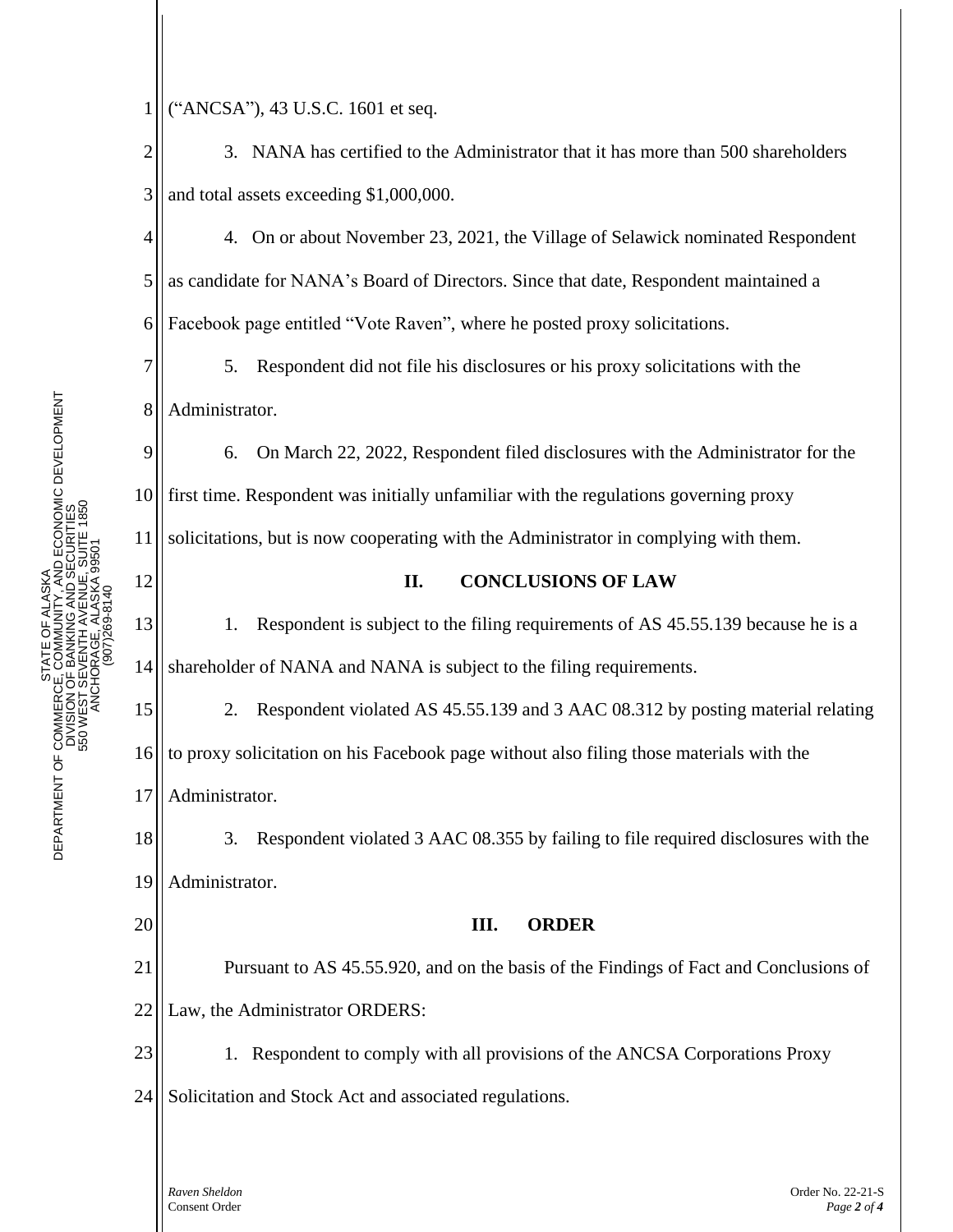